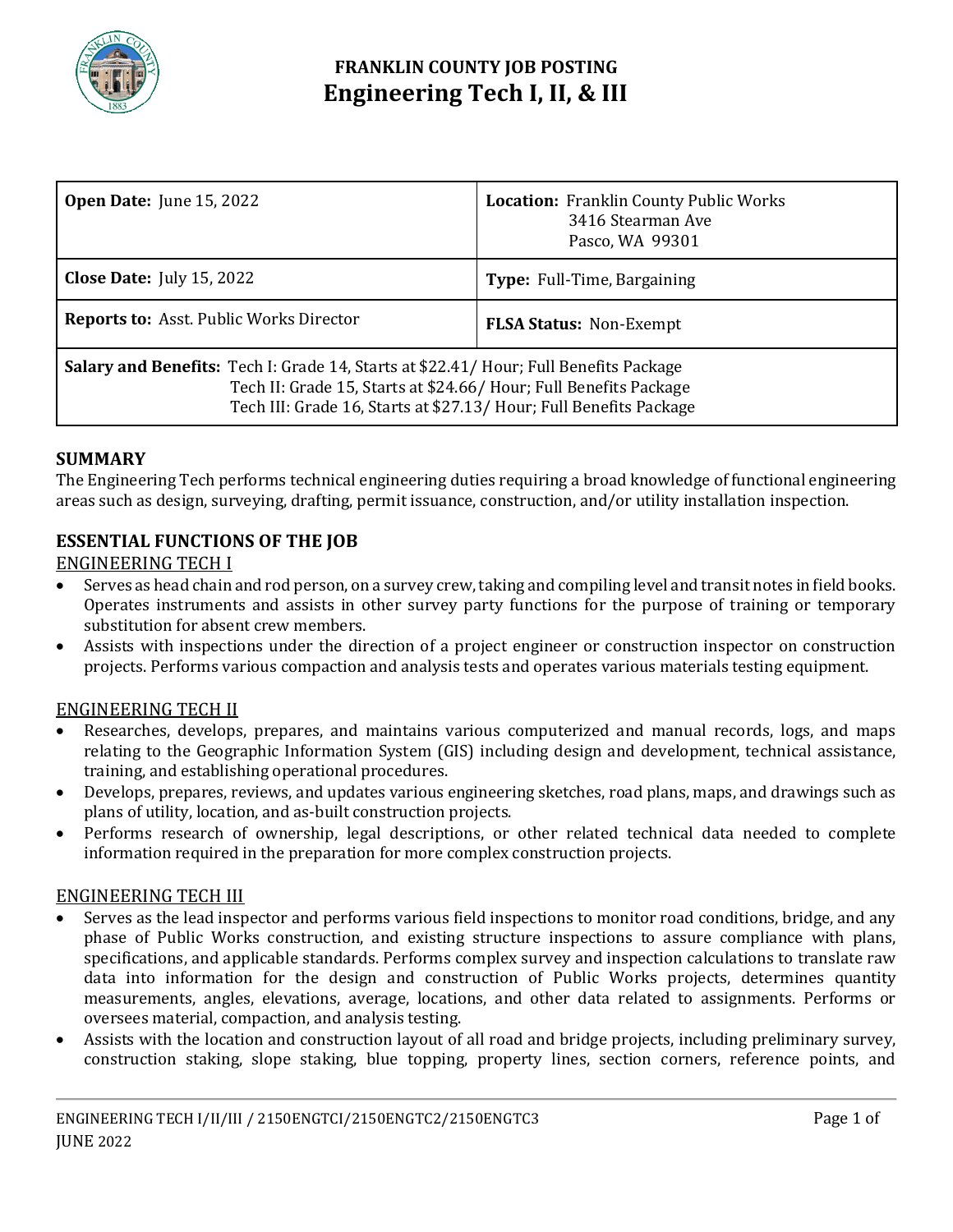benchmarks. Operates optical and electronic survey instruments as necessary and assures accuracy and completeness of field activities and notes.

- Schedules, and directs the work of survey and inspection crews; advising, assisting, and training personnel as needed.
- Manages and updates County road log system files, and coordinates County-wide address system. Conducts various studies to identify needed construction products, updates annual changes and improvements to roadways, and provides information to assist in obtaining funds for road projects and for the purposes of annual gas tax allocation to the County.

# ENGINEERING TECH I, II, and III

- Performs design and drafting work, utilizing manual and CAD computer methods, writing specifications and special contract provisions, reviewing and/or preparing plans, maps and drawings, and preparing data for processing.
- Responds to inquiries, complaints, or requests for information regarding area of assignment from other departments, agencies, and the general public. Provides information and resolves concerns regarding County engineering requirements and processes within scope of knowledge and authority.
- Pursues self-development and continuing personal development of skills and knowledge by attending ongoing educational workshops, reviewing professional publications, and establishing personal networks.

# **KNOWLEDGE, SKILLS, AND ABILITIES**

- Proficient knowledge of modern principles, methods, and practices in transportation services, road and drainage systems, engineering, and development of infrastructure facilities and capital projects. *(General knowledge required for Engineering Tech I)*
- Proficient knowledge of Franklin County business acumen and the application and interpretation of Franklin County policies and procedures and federal, state, and local rules, laws, regulations, legislation, codes, and ordinances as they relate to area(s) of assignment according to division, department, and County standard practices. *(General knowledge required for Engineering Tech I)*
- Proficient knowledge of principles, practices, and techniques and related tools, equipment, and technology as they relate to area(s) of assignment. *(General knowledge required for Engineering Tech I)*
- Proficient skills in proactive troubleshooting, decision making, and resolving issues or problems by analyzing problems, identifying alternative solutions, interpreting compliance documentation, projecting consequences of proposed actions, and implementing recommendations in support of goals. *(General skills required for Engineering Tech I)*
- Proficient time management and mental and physical organization skills that support the ability to focus, have clarity, and use strategy to fulfill a variety of tasks successfully. *(General skills required for Engineering Tech I)*
- Proficient computer skills in Word, Outlook, and the ability to learn and develop proficient skills in the current Countywide resource planning, public works accounting and resource management software, engineering PDF, and in GIS software. Expert computer skills in Excel and the internet for research. *(General skills required for Engineering Tech I)*
- Ability to exercise a high degree of independent judgment and discretion and maintain the confidentiality of sensitive and/or confidential information.
- Ability to write and speak clearly and concisely and to express ideas and recommendations effectively orally and in writing.
- Ability and willingness to establish and maintain communication and working relationships with peers, representatives from other agencies, vendors, public officials, and the general public using courtesy, tact, and good judgment.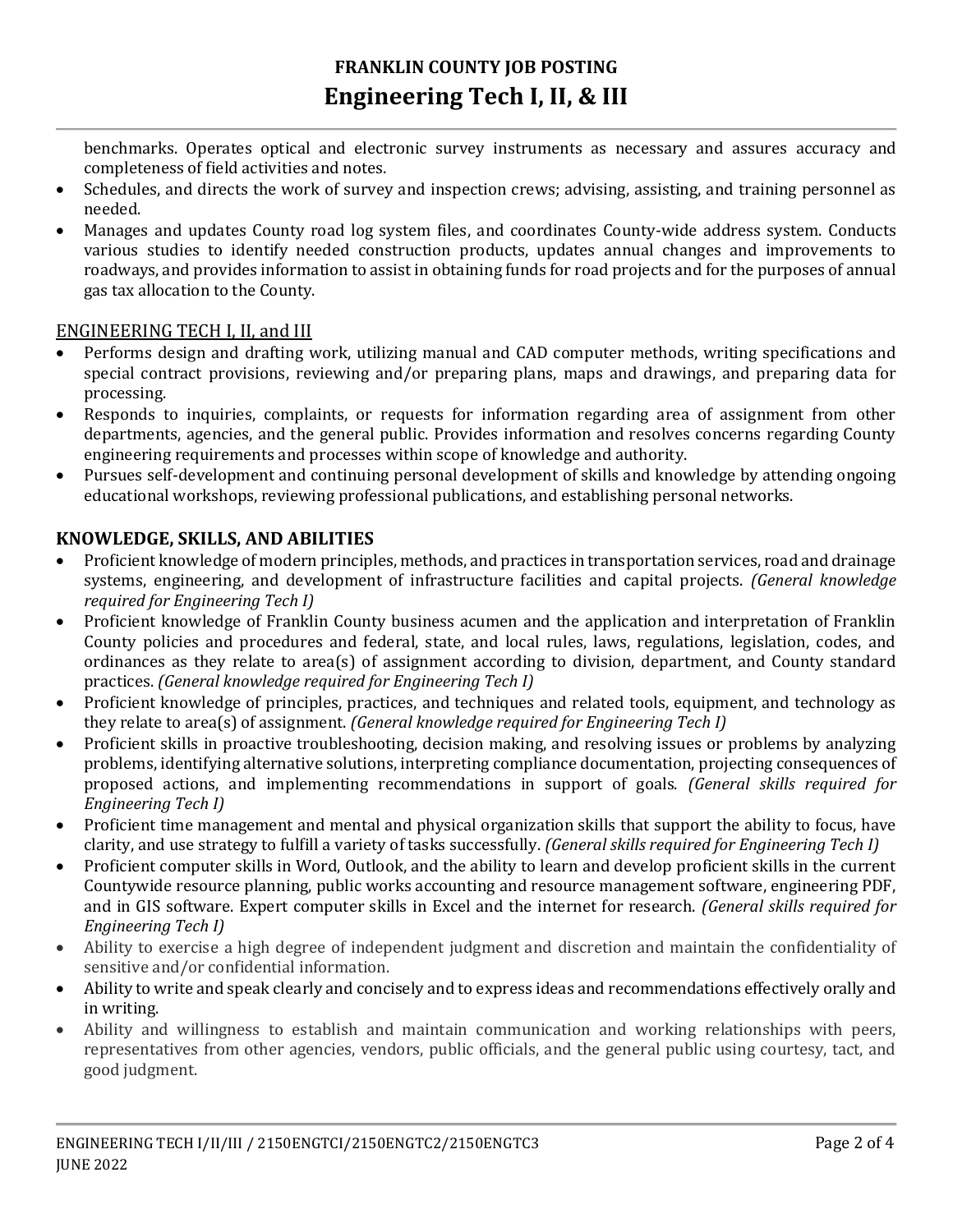# **FRANKLIN COUNTY JOB POSTING Engineering Tech I, II, & III**

- Ability to effectively present information, findings, proposals, training, or other information to a variety of audiences by clearly articulating, engaging the audience, assessing the needs of the audience, and using appropriate materials to help audience understand the message.
- Ability to identify and take advantage of opportunities, organize and prioritize several ongoing and frequently changing assignments to meet deadlines, and communicate changes and progress to staff, remaining calm during emergency situations.

# **WORK ENVIRONMENT**

The work environment characteristics described here are representative of those an employee encounters while performing the essential functions of this job. Reasonable accommodations may be made to enable individuals with disabilities to perform the essential functions.

- Work may be performed in the following environmental conditions:
	- o constantly: in an office environment,
	- o occasionally: outside in various weather conditions, near moving mechanical parts, around fumes or airborne particles, near grease, oil, vibration, water, dirt, dust, and shavings.
- The noise level in the work environment is usually quiet to moderate, a typical office environment and occasionally loud when on active construction project sites.

#### **PHYSICAL DEMANDS**

The physical demands described here are representative of those that must be met by an employee to successfully perform the essential functions of this job. Reasonable accommodations may be made to enable individuals with disabilities to perform the essential functions.

The person in this position must be able to

- spend the following amount of time in an activity:
	- o constantly**:** sitting for extended periods of time, talk or hear, and use hands and/or fingers to handle, feel, or operate equipment or tools, and
	- o occasionally**:** stand or walk for extended periods of time and reach with hands and arms.
	- carry or transport up to 25 pounds occasionally.
- have peripheral vision, depth perception, the ability to adjust focus, and have close vision (1-20 inches) and distance vision (20 feet or more).

#### **QUALIFICATIONS**

REQUIRED EDUCATION AND EXPERIENCE

- High School Diploma, or G.E.D.
- Vocational or technical coursework in Civil Engineering.
- Two years of drafting, surveying, inspection, GIS, or other related work experience.
- Associate Degree in Civil Engineering, GIS, or related field. *(Engineering Tech II and III)*
- Two years of drafting, surveying, inspection, GIS or other related work experience.
- Five years progressively responsible drafting, surveying, inspection, or other related work. *(Engineering Tech III)*
- One year of supervisory or lead experience. *(Engineering Tech III)*

OR

 Any combination of education and experience which would provide the applicant with the desired knowledge, skills, and abilities required to perform the job.